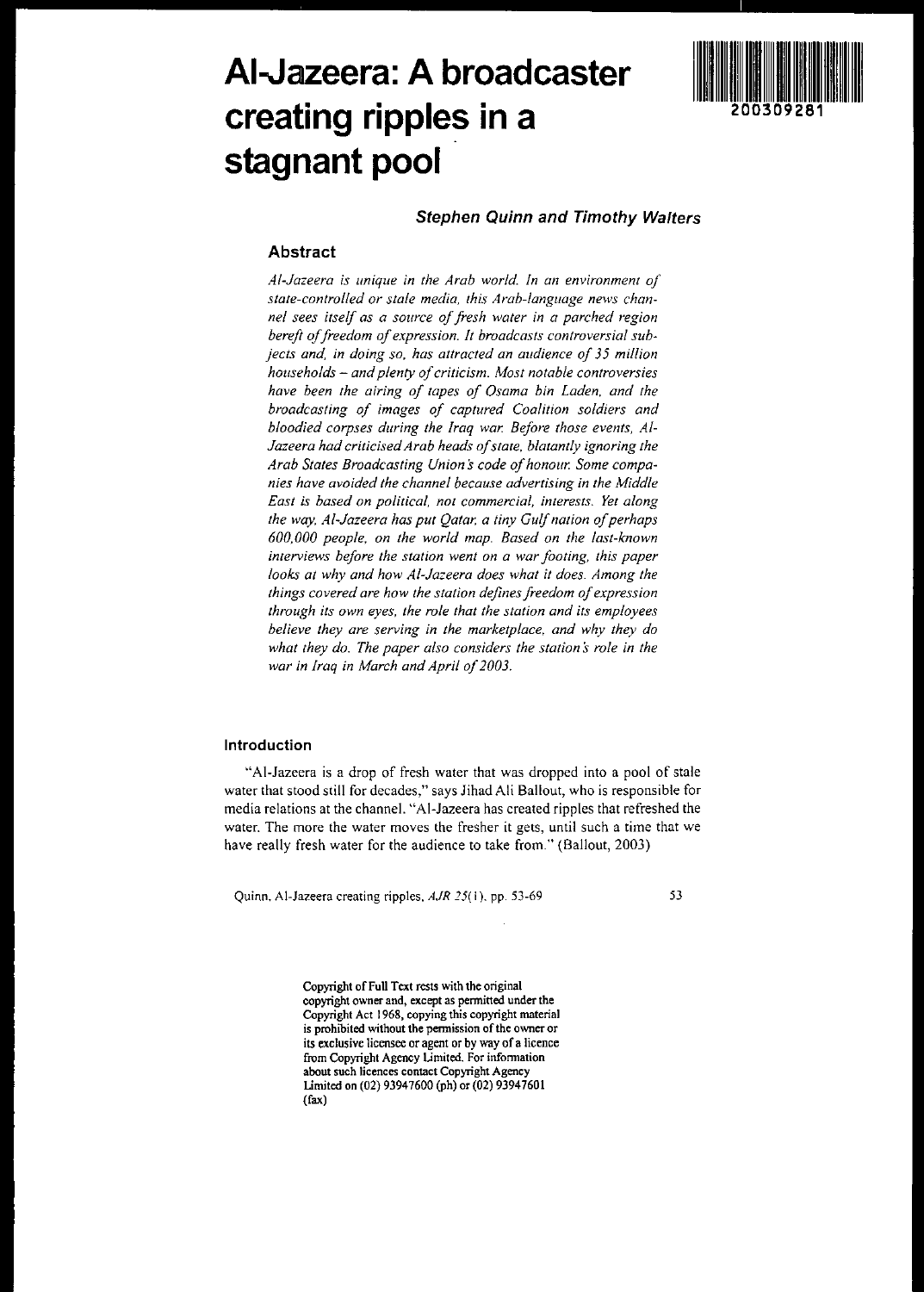In the Arab world of state-controlled and stale media, Al-Jazeera has indeed caused ripples. The staff of the satellite-delivered television channel regard **those ripples as creating a "revolution" in the Arab world. Bailout, in particular, views AI-Jazeera as a major force in developing freedom of expression and** liberalising the marketplace of ideas in the Arab world. Travelling this pathway **has not been easy because laws and custom sometimes have made covering sto**ries difficult. A raft of privacy laws, plus custom and respect for authority, make **covering certain subjects either uncomfortable or off limits. Timeliness is** sometimes a problem as well. Mohammed lasim AI-Ali, the channel's director**general, has noted that a host of agreements between Arab television stations has obliged them not to broadcast any report before transmission by official news agencies. Practically speaking, this has meant waiting several hours** before broadcasting a report.

**"'Arab infonnation mentality must change and develop, and not remain as** it was many years ago," AI-Ali said (AI-Farah, 2003). AI-Ali and his staff want **Arab audiences to return to trusting the Arab media, especially the news. "You** should bring them the truth, not false information, or they won't watch. We **treat them as an intelligent audience, rather than the conventional idea that** they'll take whatever you give them." (AI-Ali quoted in Schleifer, 2000) AI-Ali **has said the broadcaster was a demonstration of faith in the message of free**dom. "When the channel became operational, everyone wanted to silence this free voice," he told *AI-Dustur,* lordan's leading establishment daily (AI-Farah, 2003). The Middle East media have a reputation for being censored and controlled. "All media business in the Middle East is controlled by the government. The leaders of Qatar wanted to change that; they wanted to have a satellite channel with the aim of no longer hiding any information," AI-Ali said (Schleifer, 2000).

AI-lazeera has not hidden anything, becoming an equal opportunity offend**er while irritating almost every government in the region and many outside the** Gulf. At one time or another, governments from Algeria to Yemen have lodged complaints against the station. Tunisia, Morocco, and Libya have all recalled their ambassadors from Doha in protest at AI-lazeera coverage, reinstating **them once their point was made. Dr Faisal AI-Qassem, who presents the highrated but controversial** *The Opposite Direction,* **said Egyptian police once** dragged his brother  $-$  a pop star  $-$  out of his home in his pyjamas and bundled him on a plane to Jordan as a warning to the presenter. "In Algiers," Qassem said, "they cut off the electricity supply so that people could not watch the pro**gram because we were talking about the military generals and how they are** wasting the money of Algerians." (quoted in Whitaker, 2003, p. I) Egypt's **state-owned media ran a campaign against AI·Jazeera's programs, describing the station as a '''sinister salad ofsex, religion and politics" topped with "sensa**tionalist seasoning", Yasir Arafat was reportedly incensed by AI-lazeera's frequent interviews with the Hamas spiritual leader, Sheikh Ahmed Yassin. The network upset Palestinian authorities with a preview of a March 2001 docu-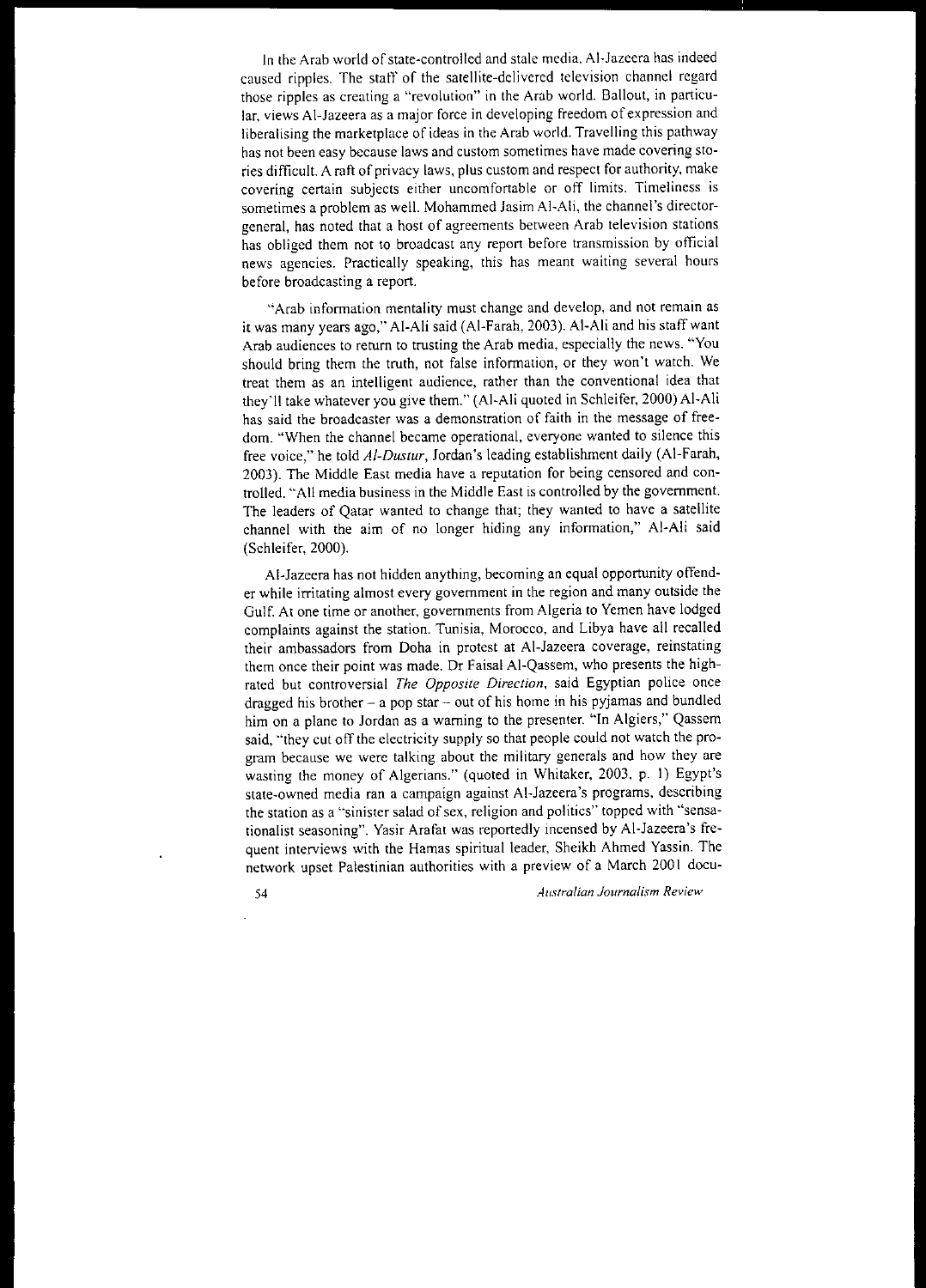mentary that explored the role of Palestinian guerillas in the 1975-90 civil war in Lebanon. Jordan temporarily closed AI-Jazeera's bureau in the capital, **Amman. after a guest on a debate program criticised the government.**

Sheikh Hamad bin Khalifa AI-Thani. chairman of the board of AI-Jazeera, recalls that when AI-Jazeera covered events in Iraq, it was accused of being a channel financed by Iraq or Saddam Hussein.

... **When we reported on the Israeli elections and when we ran** interviews with Ehud Barak and Shimon Peres, AI-Jazeera was immediately accused of being financed by the Mossad [Israel's **secret police]. ... When we reported on events or issues within the United States from our office in Washington we were** accused of being financed by the CIA. (quoted in Transcript of interview with Sheikh Hamad bin Thamer AI-Thani, 200 I)

**According to the channel, some Arab viewers have even accused it of pro**moting US propaganda when it puts American officials or statements on air. AI-Jazeera broadcasts all White House, Pentagon and State Department press briefings from Washington (Campagna, 2001).

Broadcasts of videotapes featuring Osama bin Laden have generated the most fame and notoriety for the channel. AI-Jazeera's long 1998 interview with bin Laden, which it re-broadcast with English subtitles not long after the September 11, 2001, attacks on the United States, brought the channel praise and condemnation in almost equal measure. In an editorial on October 14, 200 I, the New York *Daily News* described AI-Jazeera as "one of the most potent weapons in the [slamic Axis arsenal". The newspaper then opined, almost hysterically: "It is an Arab propaganda outfit controlled by the medieval **government of Qatar that masquerades as a real media company. For years, it** has inflamed the Arab world against the United States and its allies." The newspaper concluded that dealing with the station was "a job for the military". "Shutting it down should be an immediate priority because, left alone, it has the power to poison the air more efficiently and lethally than anthrax ever could." (AI-Jazeera unmasked: An Arab propaganda machine in the guise of real journalism, 200 I)

During a meeting in Muscat, the Omani capital, in October 2002, the min**isters of information in all six Gulf Co-operation Council states recommended thatAI-Jazeera be banned in their countries because the station's news and pro**grams "offend the whole Gulf region" (Staff reporter, 2002, p. I). The United Arab Emirates and the Sultanate of Oman subsequently decided to allow the channel to stay. Saudi Arabia forbids AI-Jazeera staff from entering its territory, and in 2003 extended the ban to special events such as the hajj, the annual pilgrimage to Mecca. Al-Ali was philosophical about these bans, suggesting that satellite technology allowed them a virtual form of entry. He said:

**Quinn, Al-Jazeera creating ripples,** *AJR* **25( I). pp. 53-69** 55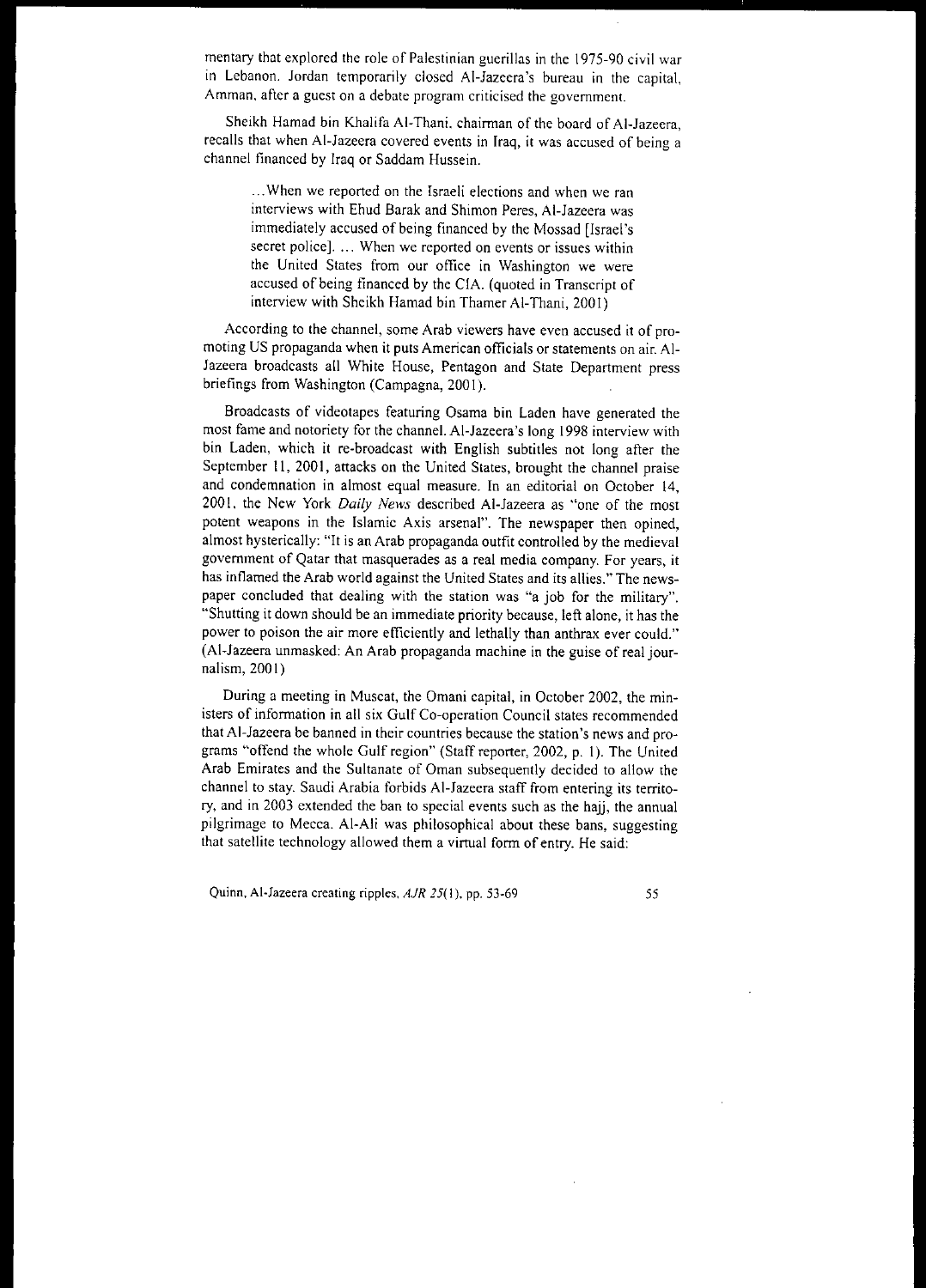**True, we do not exist in Bahrain. but we do cover events there.** The same can also be said about Kuwait and other places, **regardless** of whether **we have a presence there or not. We have** been covering events without any problem. No one can say that they can boycott AI-Jazeera, because that is very difficult. (AI-Farah,2003)

**Others inside the station agreed with this assessment. 8a11out said the coverage of events**

> **ran against the grain of several Arab states to say the least, and** the reverberations of which we can still feel, with the refusal to **let us work in several states. We only have two bureaus, onc in** the UAE and one in Oman. While Saudi Arabia, Kuwait and Bahrain have a problem with the way we do our business. So **yes, it has caused us some problems, but it goes with the terri**tory. I think if everyone was happy with us we won't be doing our job.

Since 2001, various Western government leaders have visited Qatar's emir, Sheikh Hamad bin Khalifa AI-Thani. to ask him to restrain the station. The US embassy in Qatar filed a formal diplomatic complaint with local authorities **regarding Al-Jazeera's coverage. Bush administration officials made it clear** that they were upset by what they viewed as AI-Jazeera's "unbalanced and anti-American" coverage. And in the aftermath of September 11, many Washington officials refused to appear on the channel despite numerous requests from Al-Jazeera's Washington bureau (Sullivan, 2000).

But AI-Jazeera has its defenders too. Organisations like the Committee to Protect Journalists (CPJ) and Journalists sans Frontieres have lodged com**plaints about the aggressive statements coming out of the United States. "Arab** government attempts to influence AI-Jazeera have garnered widespread atten**tion over the years. We are disheartened to see US officials adopting similar** tactics," said CPJ executive director Ann Cooper (quoted in Sullivan, 2000). Former CNN correspondent Peter Arnett rhetorically asked: "What about the US right-wing press that's been [bashing] Arabs? Do they rein them in? Do **they rein in Fox TV? Are we going to order our own media to rein in its cover**age? It's getting out of hand."

Aside from the press freedom implications, CPJ Middle East coordinator Joel Campagna noted, US calls for Qatar to censor AI-Jazeera may have backfired by generating criticism from the Arab world at a time when the United States needed the support of people in the region. "I think this elevates AI-**Jazeera into an even more powerful organisation than it is," agreed Arnett. '''Simply, it's a news source that's threatening the US. They don't have any** guns. They haven't been traced to bin Laden." (quoted in Campagna, 2001)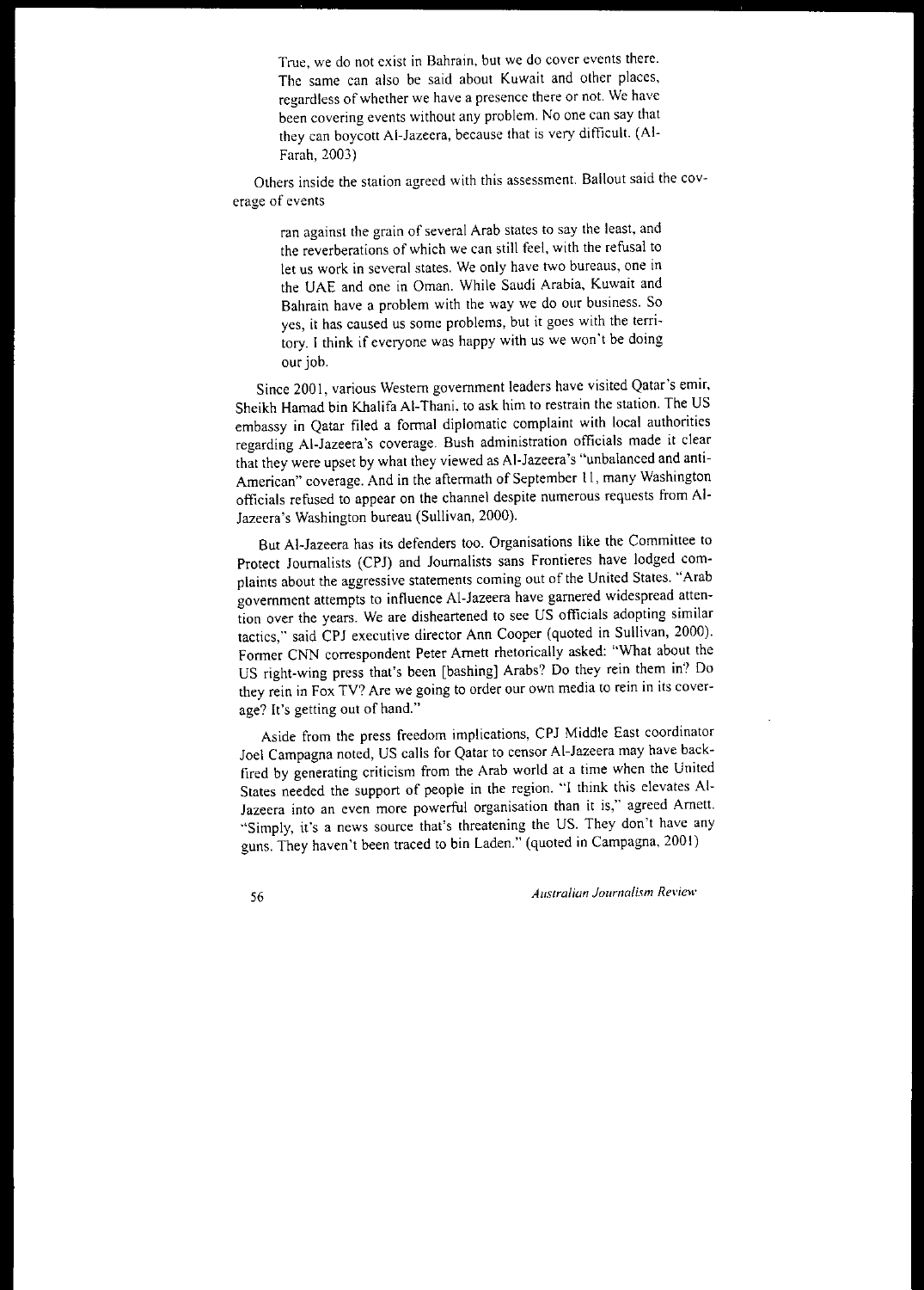**Some critics ofAI·Jazeera have maintained that the station is willing to criticise Arab governments in the region, but will not challenge Qatar's rulers.** *New York Times* **columnist Thomas Friedman argues that Al-Jazeera sometimes "goes easy" on the Doha government. "To be sure, Al-Jazeera goes easier on** Qatar than it does on Saudi Arabia, but it has actually aired charges of torture in Qatar." (Friedman. 2001) The CPJ argues that the station has generally been well regarded for its editorial independence, despite being funded by the emir ofQatar until November 2001. "Nevertheless, it has been taken to task for usually avoiding tough scrutiny of Qatari affairs and any strong criticism of the ruling Al-Thani family." (Campagna, 2001) Local Qatari families sometimes wonder the same thing (Interview with author (anonymity requested), 2002).

**More seasoned thinkers believe that muzzling Al-Jazeera would be a case** of shooting the messenger. Yosri Fouda, head of AI-Jazeera's London bureau, asked rhetorically: "If bin Laden is going to send a tape, who will he send it to? To CNN, who he probably considers a representative of 'the enemy'? No. To **an Arab government channel? No, because there's just as much animosity there." Al-Jazeera was relaying valuable information that the West did not have, Fouda said, and it would continue doing so "for as long as everything is veri**fied and as long as time and space are given for different viewpoints" (Sullivan, 2001). Journalists in the Arab world also see United States policy as hypocriti**cal for pressuring AI-Jazeera to modify its coverage, given the American view** of itself as a symbol of freedom and democracy. Daoud Kuttab, director ofthe Institute of Modem Media at AI-Quds University on the West Bank and an observer of Arab regional media, believes AI-Jazeera's work has been professional and balanced. "As to the Americans, they are completely wrong and apply a double standard. I can see why they are angry but it is not because AI-Jazeera is not fair. On the contrary, I think they wish for AI-Jazeera to be biased to the US." (quoted in Campagna, 2001).

**Al-Jazeera's creators appreciated early on the power** of media **technologies,** particularly satellites and more recently the Internet, to enter Arabian homes and tell compelling stories. "You could once control the information before there was Internet, before there was satellite," noted AI-AIi. "People got much oftheir **information from government sources. '" When satellite channels start. cd, it was no longer possible to hide the sources of information from the view.** ing audience. This is the atmosphere in which AI-Jazeera started." (quoted in Schleifer, 2000) Many countries have managed to block the BBC terrestrial services, but they cannot block satellite channels or the Internet, AI-Ali said. "If something is on a Western channel, it has a limited effect. But AI-Jazeera affects a much larger audience, because it's in Arabic." (quoted in Schleifer, 2000)

**The barriers that prevented dissemination of information to Arab citizens have been torn down because of developments in information technology and telecommunications worldwide, AI-Ali said. "The Arab infoffilation ministries**

**Quinn, AI-Jazeera creating ripples, AiR 25( I), pp. 53-69** 57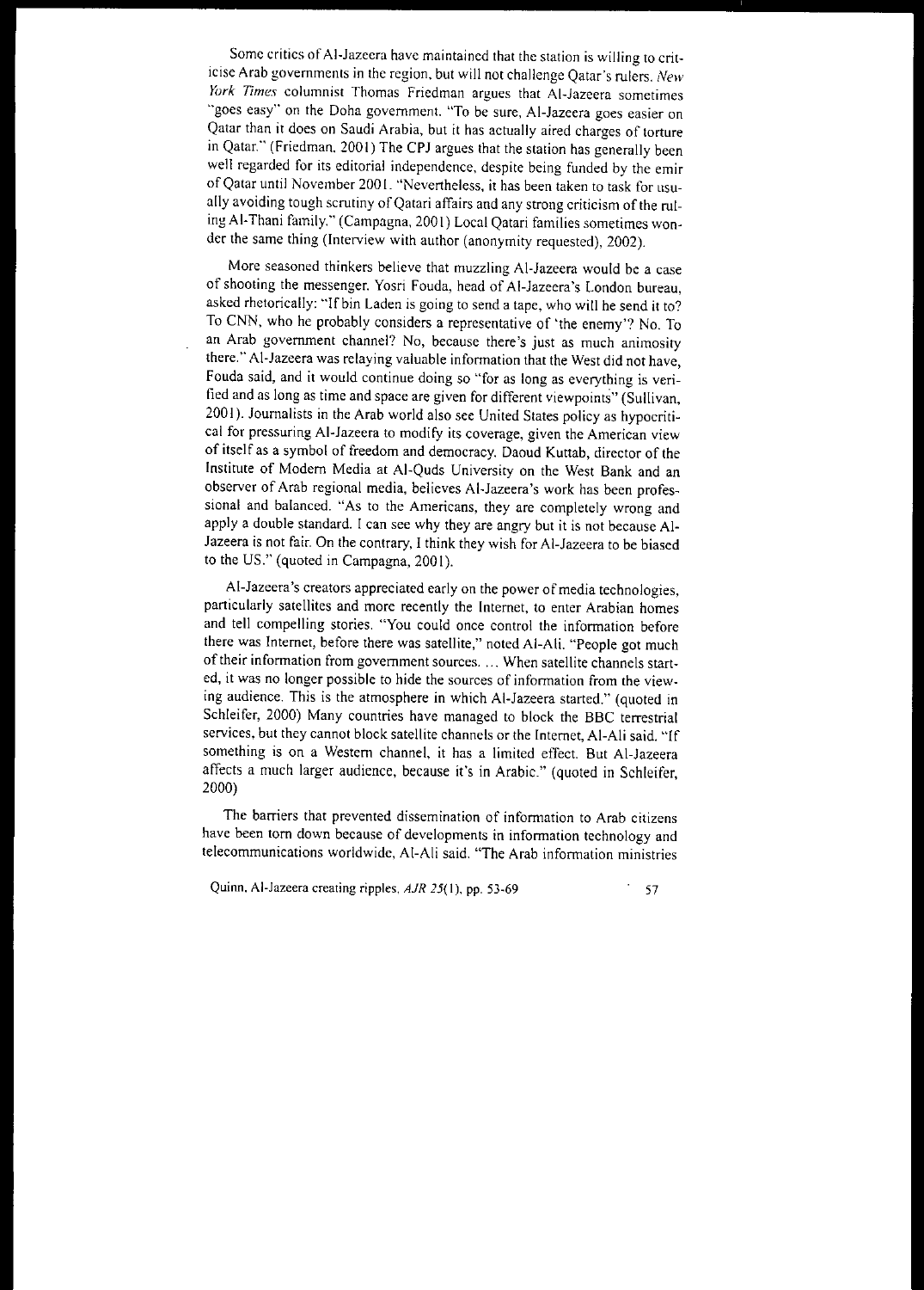**can no longer control infonnation. No one can control infonnation." In the 21 st** century, the news business had changed but the news mentality in many Arab states had not. "And, if there has been a change, it is very modest and has not caught up with the rapid change in the technology and information sectors worldwide." (quoted in AI-Farah, 2003)

Others who work at the station agree with this assessment. Bailout says:

AI-lazeera has managed to push a crack in the dogma of media in the Arab world. I think we have the lead and people now are following. AI-lazeera has blasted the censors. The rest are stepping, a step at a time, towards perhaps how media should be **practiced professionally, with lesser ... censorship, lesser control, lesser influence of whatever powers that be.**

For his part, Bailout is happy to see that Arab media have moved towards the type of service that the Arab public deserves. "For decades," he said, "the Arab public has been treated by the media as simply a pot where news is chosen, disinfected, doctored and thrown in." And the public had to accept it. The **difference today is that the public can now see news "'as raw,as it is". Bailout** says:

> We are proud to say that this is what AI-lazeera has started. Someone has said that AI-lazeera has started a revolution in **media, and Ithink this statement is borne out because so many** media are ... trying to base their ethos along the lines that AI-**Jazeera has come out openly with.**

AI-lazeera received much criticism during the Iraq war in March-April 2003 because it broadcast footage of the dead and bloodied bodies of Coalition soldiers. It also showed images of maimed and dead civilians, especially children. Much of this footage was gory and bloody. The channel responded to this criticism by saying it had a duty to show the world casualties on all sides in the **Iraq war. "War has victims from both sides," said AI-Jazeera's editor in chief,** Ibrahim Hilal. "If you don't show both sides, you are not covering the war." (El Deeb, 2003) A former BBC Middle East correspondent and an expert on the region's media, Tim L1ewelyn, said AI-lazeera was doing what the BBC had taught it to do. It was providing coverage of the war from another perspective. Many AI-lazeera journalists were "products of the BBC" because they had worked for the corporation's Arabic service before joining the channel, Llewelyn said. "The Arab media is used to it [criticism from the West] and they talk about double standards. What they are doing is showing the war from a different perspective while we show it from a British perspective." (Deans, 2003) Nicola Baldwin, a freelance journalist working for the Middle Eastern **Broadcasting Corporation in Dubai, said there was also a cultural element to** the debate. Middle East television had much less of a taboo about showing close-ups of dead bodies. "TV stations in the Middle East have always shown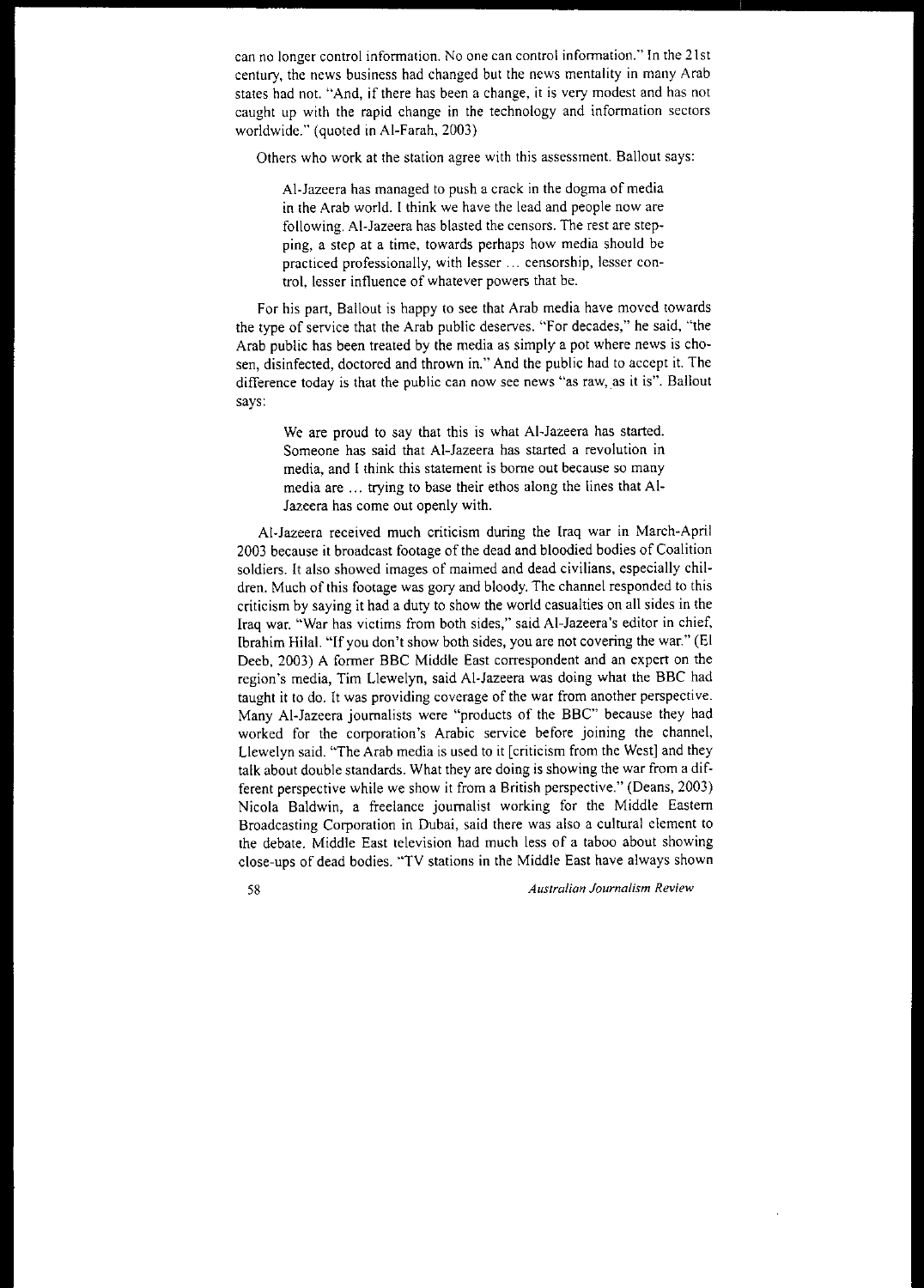pictures of [dead] bodies. They don't have the same restrictions - it's normal for them. They will show pictures of dead Palestinians and Israelis, for instance." (Baldwin, 2003). It should be noted that AI-Jazeera removed images of bloodied Coalition soldiers until the soldiers' families had been notified. after the Pentagon asked it to do so *(New York Times,* 2003). Television stations **in numerous other countries continued to show them.**

**AI-Jazeera has made television news topical in the Arab world, through a combination** of professionalism **and controversy. Before AI-Jazeera went on the air in November 1996, Arab stations ignored news, concentrating on entertainment. That has changed. And more changes are afoot. Viewers were turned off because the media gave the official side. whereas AI-Jazeera was different because it stuck to "the viewers' side, which is the most important" (AI-Farah,** 2003). AI-Jazeera gives more than the official view, deliberately offering opin**ions from different viewpoints. This policy is reflected in the station's motto,** emblazoned in Arabic on its publicity brochure: "al-ra'i ... wal ra'i al-akhr". In **English it means "'opinion** ... **and the other opinion". This is reflected in the** titles of its talk programs - *The Opposite Direction, More Than One Opinion* **and** *No Frontiers* **- which screen about 9.30 most evenings. Its news programs** offer breadth and depth of content, with bulletins at the top of the hour plus a full hour at dawn, early morning, midday and late evening. The channel boasts **two flagship investigative programs that screen after the evening talk shows** about IOpm. All station timings are based on Saudi Arabian time, which is three hours ahead of GMT.

From Ballout's perspective, the origins of this varied programming are simple. "To gel all this together, to come up with a good product," he said, "you **need a constant measure of freedom, for your journalists to express themselves** through. And here we have the acid test."

Al-Jazeera ... has taken the element of freedom and transparen**cy to extremes - perhaps, some people say.... We believe we** can still go further than that. It's just a matter of if the others can create for themselves a playing field the boundaries of which **are wide enough for them to express themselves satisfactorily,** to be happy with themselves in the first place as journalists and then to satisfy the audience that [we] have spoiled for all intents and purposes by getting them used to news that has been unedit**ed, uncensored and to a very considerable extent balanced.**

He said that if that news was imperfect, that "is just because of the way people are".

> Ajournalist is a human being at the end of the day. He's got his loves, his likes, his hates. So perhaps it is very difficult for a **journalist, like any other person, to be fair, because fairness is a** matter of the heart and the spirit. I would not claim that any of my colleagues have attained a spiritual clarity.

Quinn, Al-Jazeera creating ripples, *AJR* 25(1), pp. 53-69 59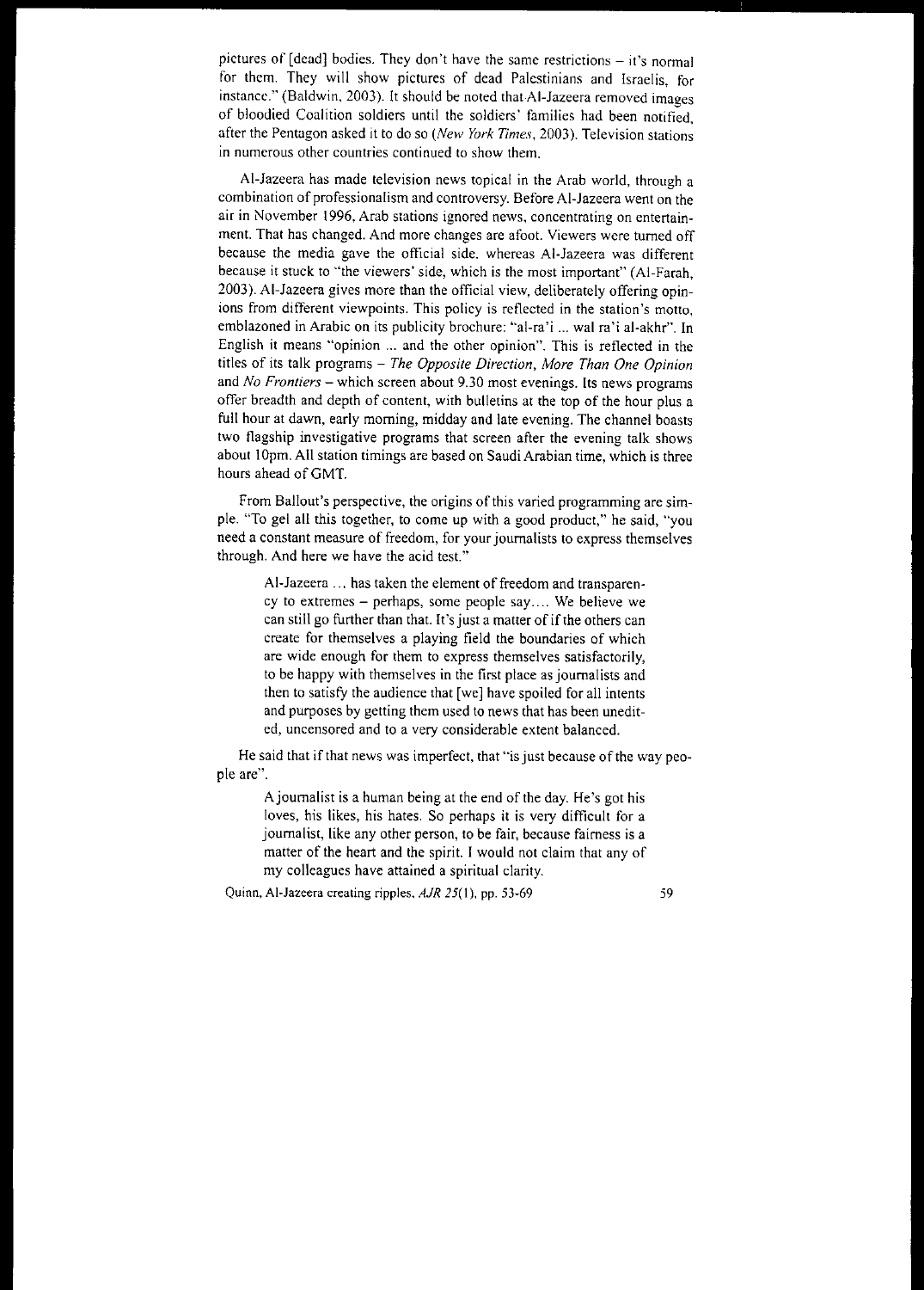What should happen, he thinks, is that a journalist should create a level playing field by being balanced. "If a journalist can manage to do that ... he would be going a long way towards doing his job," said Bailout. This search for balance is the way in which AI-Jazeera sees itself as revolutionary.

**Some commentators think the station may have gone too far, complaining that it deliberately courts controversy. Some believe that the "raw, as it is"** method of presenting leads to the "if it bleeds, it leads" mentality prevalent in local news in the United States. Others believe that AI-Jazeera's choice of content reflects the Arab perspective on world events. telling the truth through Arabic eyes. That means the war in Iraq is being presented through the eyes of average Iraqis, not through the eyes of Coalition soldiers. This is very much a **different perspective. Or Lena Jayyusi, a Palestinian media commentator,** applauds AI-Jazeera's news for its depth, breadth and analysis.

> I was in Paris when the war against Iraq started. I had access to CNN and BBC there around the clock. But, despite the pleas and warnings of friends and relatives about flying back to the **Gulf, and questions about whether I was worried or fearful** about doing so whilst the war was taking place, I could not wait to get back, just so I could follow the war through the coverage of Al-Jazeera. Literally. I knew I would not get one-sided propaganda on this issue, and I would get to see really what was going on at ground zero. This has indeed been the case, at a time when networks like the BBC and CNN sanitise the images and reports they air. This reaction is pretty well general in the Arab world. (Jayyusi 2003)

**Dr Badran Badran, another Palestinian media commentator who is an avid** AI-Jazeera viewer, believes the station leads in the area of freedom of expres**sion. "Arabs appreciate a station that covers all major events very well and is** not afraid to tell the truth," he said. "[ appreciate the station's coverage of inter**and intra-Arab issues in a transparent and open manner. 1 also admire the station's echoing of Arab voices against what they perceive to be an ineffective** and dysfunctional Arab body politic." Dr Badran said he appreciated AI-Jazeera's commitment to be balanced and objective. "[But] [ do not appreciate the lack of intellectualism in some of its talk shows which smell of political agitation without a real agenda." (Badran, 2003)

Bailout counters that this lack of an agenda has its own value:

**Ithink that our raison d'etre is the ... other opinion.... Ibelieve without freedom of expression, a human being is missing.** Without a human being being able to express himself, in a responsible way, without being told "this is a taboo, don't touch" - in other words you are telling him not to think. Ultimately people will become stale. If they can't express, why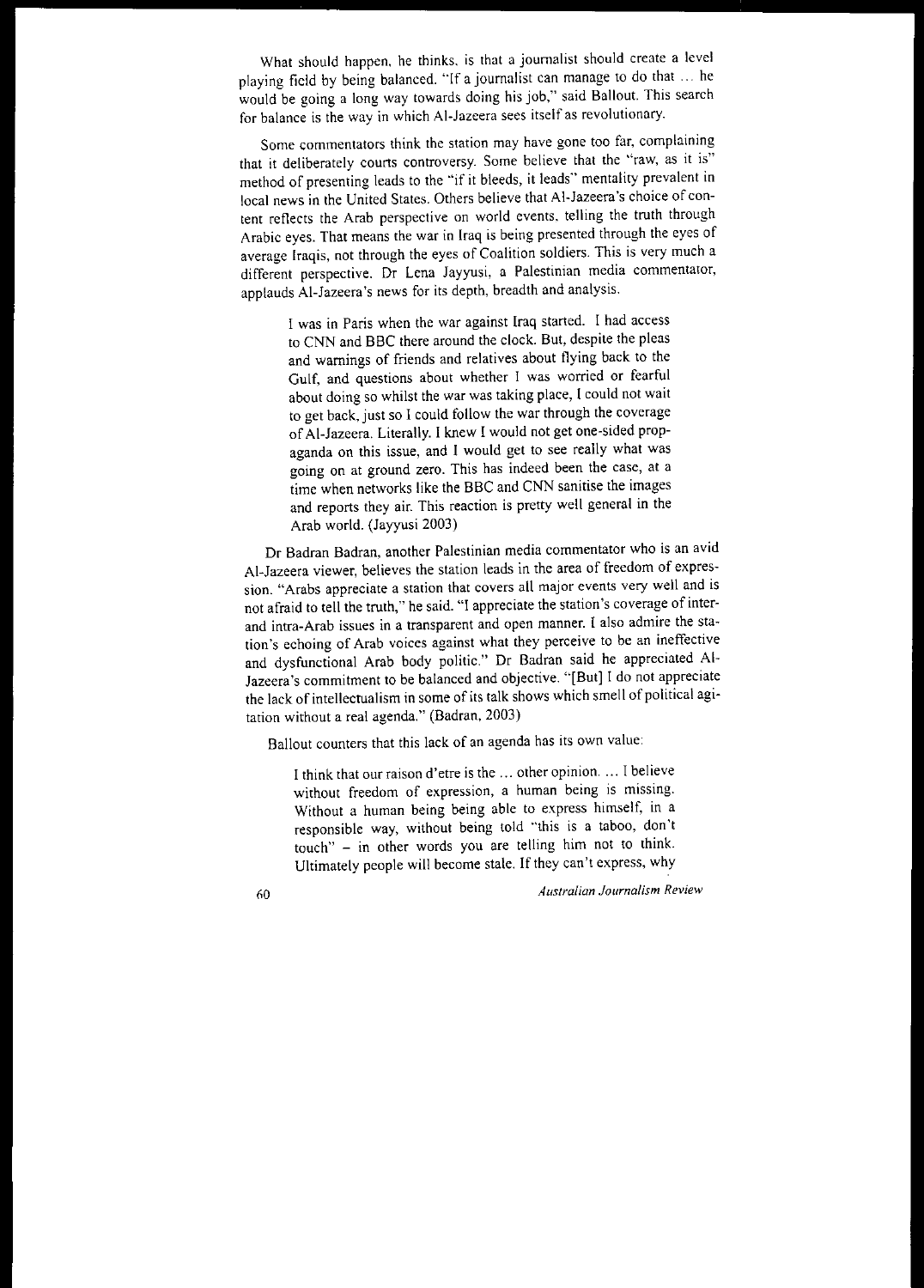should they think. Or they would think and bottle it up until such a day that they would explode. It's not only that we belicve **in freedom of expression, we practice it.**

**Beyond attracting an audience, Bailout believes that freedom of expression** ultimately will profoundly impact the entire Arab world. He said:

**I was discussing the issue of freedom of expression and democ**racy with a senior colleague the other day. My colleague said that AI-Jazeera will have another role, and that's leading with **freedom of expression towards democratising the community and Arab society. This idea made sense to me. I have reached** the stage where I have started thinking [that] freedom of expression and democracy are one and the same, and there is hardly any difference. Because to be able to practice democracy you have to have freedom of expression, and to have freedom of **expression you have to have democracy. So perhaps there is a fine line that separates freedom of expression and democracy. So in essence, for you Americans, we are practising democracy** in Qatar.

This wasn't always the case in Qatar. In 1995, Sheik Hamad, then crown prince of Qatar, overthrew his father  $-$  on holiday in Europe  $-$  in a bloodless **coup. Analysts say the crown prince was impatient with his father's reluctance to release funds for investment. The new emir and his foreign minister, Sheikh** Hamad bin Jassim bin Jabr AI-Thani, promptly announced a new order and set out to challenge Saudi primacy in the Gulf region. They hoped AI-Jazeera would demonstrate the country's independence and give the small kingdom a voice in the world (Curtiss, 1998). Sheik Hamad founded AI-Jazeera by decree in February 1996 and it started broadcasting on November 1 of that year. Initial funding of somewhere between \$137 and \$140 million was provided on the understanding that the station would be self-sustaining within five years of debut. The station operated for six hours a day initially, quickly moved to 12, and on January I, 1999, it started broadcasting around the clock (Zednik, 2002).

The emir, Sheik Hamad, abolished the position of minister of infonnation in 1998, a radical move given that every Arab nation has a ministry of information or culture whose role is to control and regulate the media. Sheikh Hamad bin Thamer Al-Thani is chairman of the board of Al-Jazeera and a member of the Qatari royal family. He noted that the ministry of infonnation in Arab countries is designed to control the news media. "We looked to the Western world **which has very advanced media, and found that there are no ministries ofinformation. We don't see that a ministry ofinformation has any positive role to play** in future media projects." (quoted in Transcript of interview with Sheikh Hamad bin Thamer Al-Thani, 2001)

Quinn, Al-Jazeera creating ripples, *AJR* 25(1), pp. 53-69 61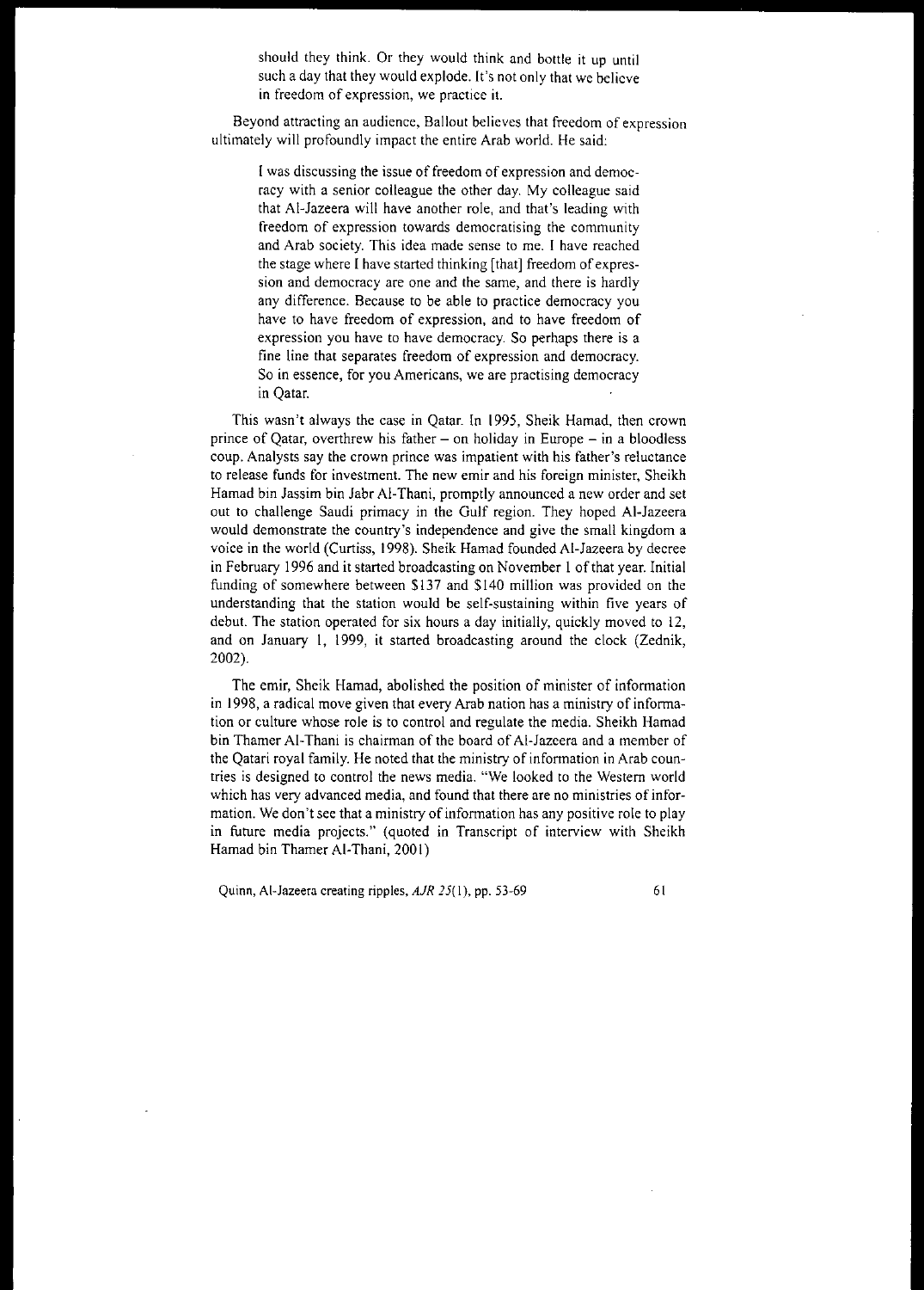Audience data are not easily available in the Arab world, but the generally agreed figure is that about 20 million households watch AI-lazeera regularlya huge audience, given the large number of people in extended Middle East households. Most households receive it via satellite. Dishes are almost ubiqui**tous in the Arab world - tens of millions ofArab families own them - and cost** less than \$100. "They are as common in Cairo slums as they are in Dubai mansions. AI-lazeera beams its signal free of charge to most countries." Outside the Arab world, in countries like the United States and the United Kingdom, AI-Jazeera is usually offered as part of a subscription package (Ajami, 2001).

Managing director AI-Ali attributes the station's success to three factors.

**First is the financial means. which, if available, would ensure** the technical resources, which are equally important. Second is **the existence of a specialised, good working team, which is under constant training. Third and most important is the avail**ability of a margin of freedom. (AI-Farah, 2003)

AI-lazeera has earned a reputation that inspires love and hate in almost equal measures (Whitaker, 2003, p. I). Until AI-lazeera arrived, Arab viewers rarely recognised newscasters, though the people who introduced variety programs were well known. AI-Ali noted that in the past few years, presenters and newscasters have become famous - "like film stars" - because of their exposure on the channel.

**For a station with such a large reach and loud voice, AI-Jazeera is located in a small building with a tiny newsroom and - by Western standards - a minuscule staff. The palm trees, satellite dishes and transmission masts outside dwarf** the headquarters building in Qatar's capital, Doha. Egyptian president Hosni Mubarak, touring the building in 2000, is said to have exclaimed: "This matchbox. All this noise is coming out of this matchbox." (quoted in Friedman, 200 I; Zednik, 2002) The main newsroom, with about 70 workstations, measures 40m in each direction. AI-lazeera has 755 employees worldwide, compared with CNN's 4000. Only 75 journalists work in the Doha newsroom, said Bailout, who is one of three people authorised to give media interviews (Ballout, 2003). The others are managing director AI-Ali and chairman Sheik Hamad. Reporter Rick Zednik, who spent 12 days in Qatar in late 200 I, described the journalists in the newsroom as a loose, sociable bunch, representing almost all 22 members of the Arab League. "Moroccan producers, Syrian talk show hosts, Iraqi **translators, Algerian fixers, Sudanese librarians, Palestinian secretaries, and** Qatari executives all speak together in Arabic." (Zednik, 2002) No one nation**ality dominates, though almost all are Muslims. The newsroom is a secular** place, but a tiny mosque sits behind the main building. lournalists are united through their language and religion, though not necessarily their politics. AI-**AIi believes this gives his station an edge over rivals in the region. "In Iraq we** know the language," AI-Ali has said. "We know the mentality. It's very easy for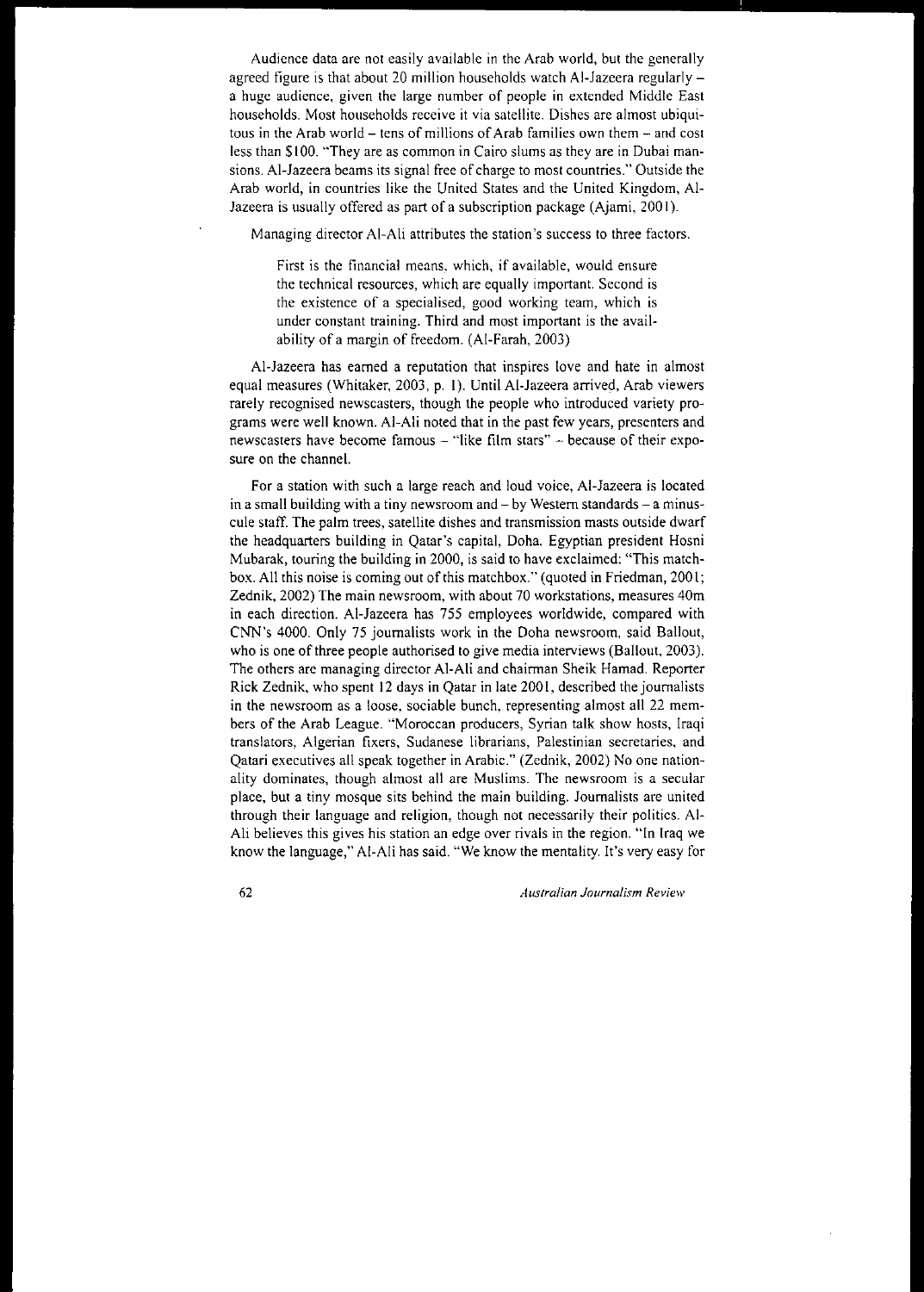us to find out things and move around there." (quoted in Whitaker, 2003, p. I) The journalists come from many different backgrounds, Al-Ali said. "There are **communists. secularists and Islamists. But they produce professional work in** the end." (AI-Farah, 2003)

 $\overline{a}$ 

**Dirna Khatib has worked as a reporter and producer for AI-Jazeera since** 1997. A Syrian, she initially worked for Swiss Radio International in Bern. On the evening we interviewed her, it was her day off and she had already spent **seven hours at the station, and was about to return to translate Spanish Prime** Minister lose Maria Aznar's broadcast from the Azores. Khatib speaks seven languages fluently and loves working at the channel. When she started it "felt **like home" because it gave her a chance to "put all her experiences together" in** an Arab context. "There is no typical day in my life, actually. This would be the **hardest question for me to answer." Working for AI-Jazeera gave her huge** opportunities for travel, and to show the world that many of their perceptions of Arab women were stereotypes (Khatib, 2003).

At-Ali maintains that his journalists' style is more similar to the BBC than CNN: "We are closer to the ideas and the rhythm of the reports of the BBC." Chief editor lbrahim Helal said AI-lazeera was set up about the same time that the Orbit-funded BBC Arabic TV service was closed down. AI-lazeera brought 17 former BBC staff to Doha to help build the channel. "We built AI-Jazeera up on the Western experience we had," said Helal, who moved from London to Qatar.

From day one most of our editorial staff were from this BBC **environment - assignment editors, interview producers, newsgathering editors, even picture editors.** ... **even after five years if we're in doubt in a certain situation, we convene and ask our**selves, if we were in London now what would we do? (Sullivan, 2001)

AI-Jazeera's staff are Arabs but most have had experience working with Western media - "they're ex-BBC, ex-US media - but all are Arabs".

Reporters gained professional experience from the BBC, but their background as Arabs meant they adapted this experience to the Arab world. "We know the mentality of the Arabs - but we also want the expatriate Arab audi**ence, who are used to Western media." AI-Jazeera had worked hard to create a** "culture of television journalism" in the newsroom, Helal said (quoted in **Schleifer, 2000). In an interview with** *Transnational Broadcasting Studies.* **AI-**Ali pointed out that chairman Sheikh Hamad had worked as a journalist for 14 years and "thinks like a journalist"  $-$  implying he appreciated freedom of **expression. "He's got good experience in the media. He's a graduate in com**munications from Qatar University; he's got 14 years of experience in the field. He thinks as a journalist, and that helps us a lot. He knows what we want exactly." (Schleifer, 2000). *Asia Times* magazine, based in Hong Kong, said Qatari

Quinn, Al-Jazeera creating ripples, *AJR* 25(1), pp. 53-69 63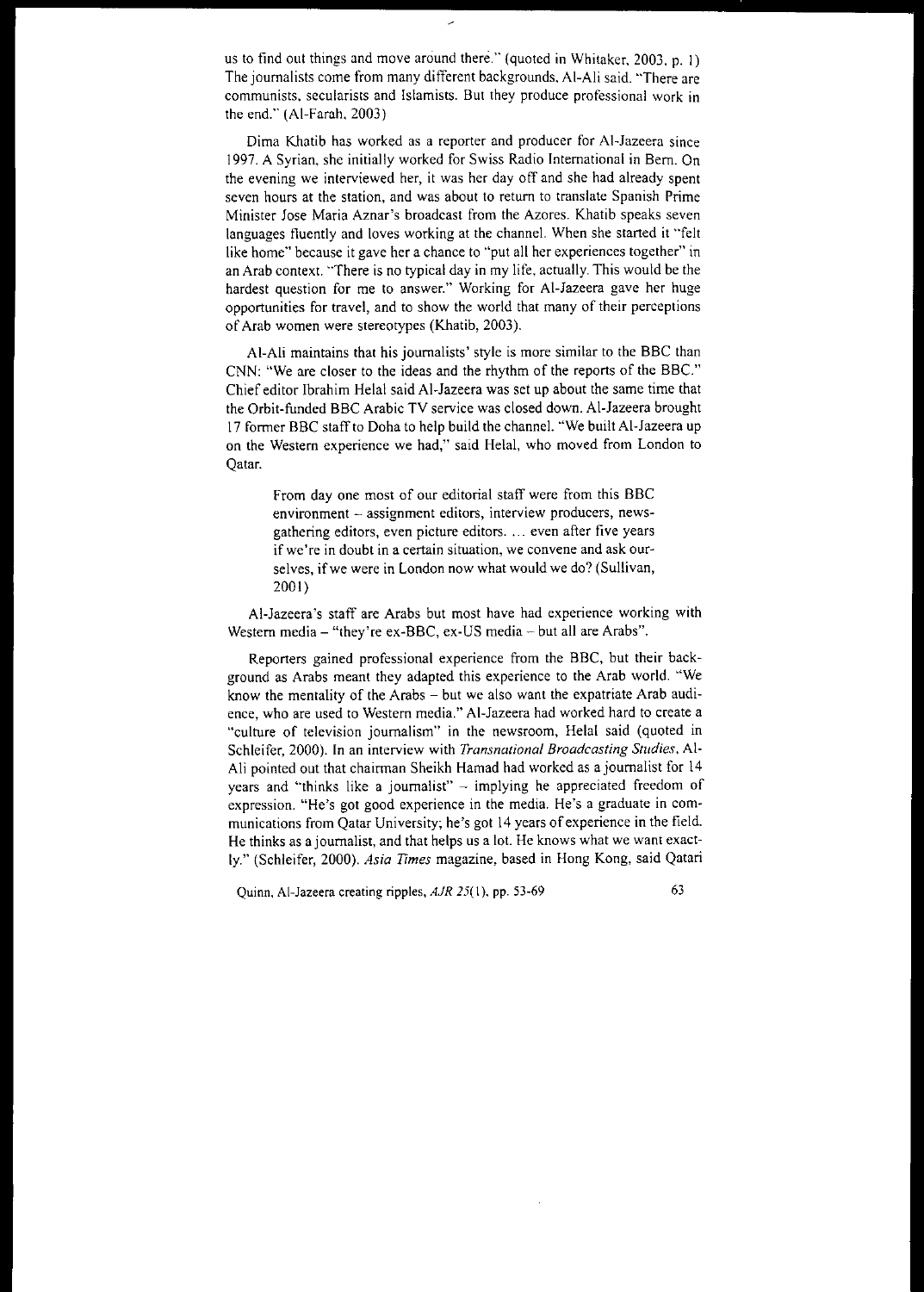officials likened their relationship with the channel to that which the British Broadcasting Corporation enjoyed with the British Government, but added a codicil: "It is a well-known fact that Qatari foreign minister Sheikh Hamad bin Jassim bin Jabr Al-Thani owns 35 per cent of the channel and is a cousin of the Qatari emir." (lanardhan, 2002)

AI-lazeera is not a member of the Arab States Broadcasting Union. The channel initially applied for membership, but the union rejected it, claiming that AI-lazeera failed to respect the union's code of honour, which includes not broadcasting material critical of any Arab head of state. AI-Ali admitted the channel had tried to join in the beginning. "We would be an addition to them as much as they could be a support to us. We are not losing anything by not being part, though; there's no advantage for us." (quoted in Schleifer, 2000) By 2003, **the channel was seeing its non-membership as a badge** of honour, **an indication** that it was not part of the broadcasting establishment.

AI-lazeera's chairman, Sheik Hamad, has maintained that the channel is **going in the same direction as the state of Qatar. He cited elections for a cham**ber of commerce, plans for parliamentary elections and municipal elections **with women's participation - as candidates and voters - as recent examples of** modernisation. Qatar was the first Gulf nation to hold elections for municipal **positions:**

I think this direction corresponds with the direction of the media, be it AI-lazeera or lifting censorship on local Qatari newspapers. The two go together in this stage, and I think the **direction of AI-Jazeera is a natural one that corresponds with** the strategy Qatar is taking. (Transcript of interview with Sheikh Hamad bin Thamer AI-Thani, 200 I)

If imitation is a form of flattery, then AI-Jazeera should be flattered. Several **broadcasters are looking at re-creating its fonnula. Abu Dhabi Television, the** flagship of Emirates Media Incorporated, has an extensive news operation that **gained much attention from Arab viewers because of its coverage of the intifada violence from September 2001. It set up a bureau in a prime location in cen**tral Baghdad several months before the Iraq war started. The station distributed \$16 million worth of backpack video equipment with satellite uplinks to people on the ground in Iraq. Many of these people were not trained as reporters, **but they managed to get some impressive footage. These strategic moves enabled the channel to provide superior coverage of the war, especially after** Iraq evicted CNN's four journalists within days of the war starting (Personal communication (anonymity requested), 2003).

Late in 2002, the Saudi-owned Middle East Broadcasting Centre, with **headquarters in Dubai in the United Arab Emirates, announced the formation** ofAI-Arabiya, intended to be a 24-hour news channel. It launched on February 20,2003, initially broadcasting for 12 hours a day. It sees AI-lazeera as its main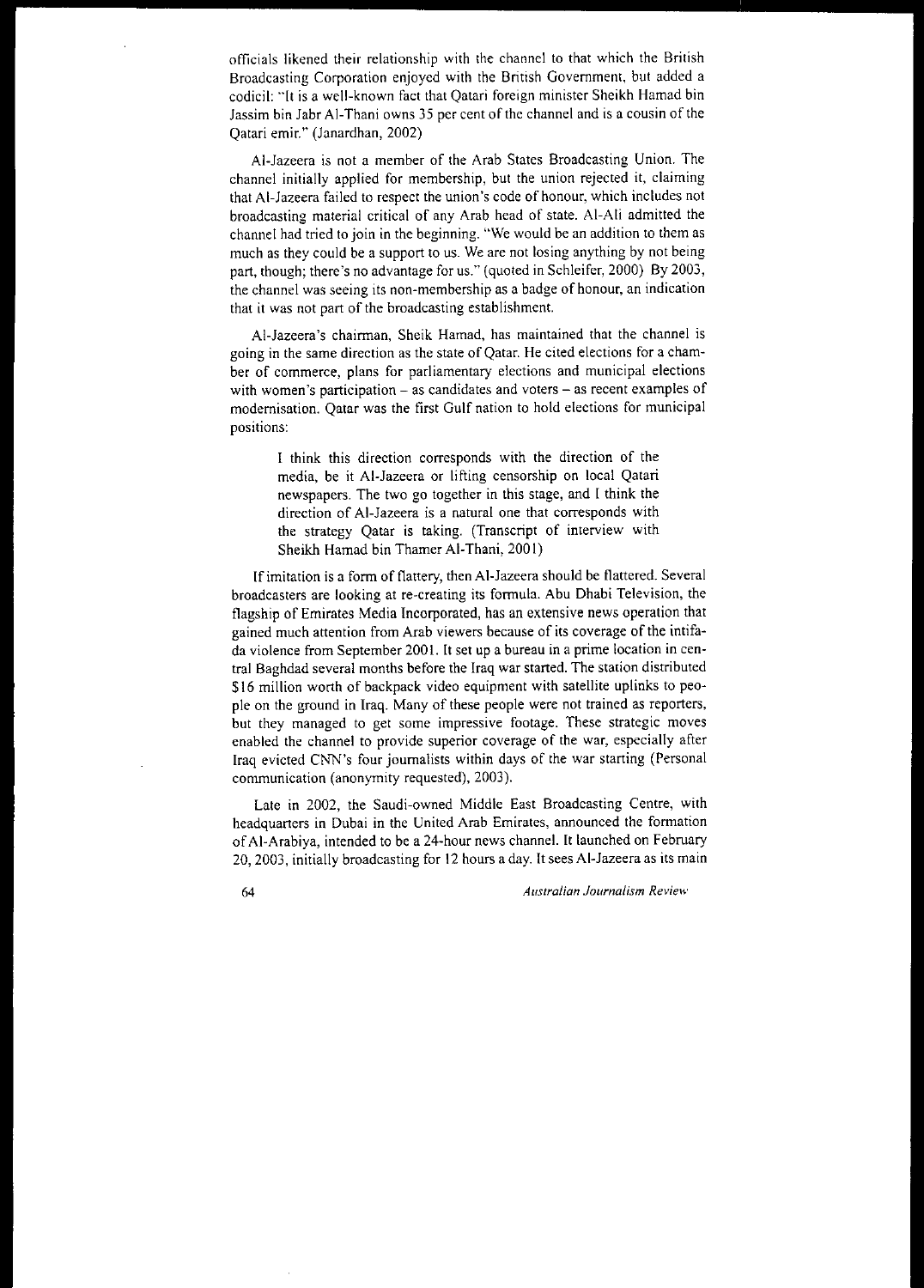competition, Salah Negm, head of news at MBC, worked for AI-lazeera from July 1996 until September 2001. Negm said journalists with TV experience at **an international level were rare in the Arab world. "The industry is not yet mature and the training in most** of the **mass communication schools is not up to** the required standards," he said, The \$300 million investment in AI-Arabiya is said to come from private Saudi, Kuwaiti and Lebanese businessmen, but the Saudi Government, through parent company MBC, will be able to exercise influence (Khalaf, 2003), Within weeks of the Iraq war ending, AI-Arabiya was the highest-rating news channel in the Gulf (Baldwin, 2003),

In Beirut, the Lebanese Broadcasting Corporation and London-based newspaper *AI-Hayat* spent \$24 million a year on a joint venture in which the newspaper's 69 correspondents supply news for LBC International's three half-hour bulletins each day, Jihad Khazen, *AI-Hayat's* founding editor-in-chief, and LBCI's managing editor, Salameh Nemett, said if the venture succeeded another 24-hour news channel could emerge, Saudi money is also behind this partnership (Khalaf, 2003),

**For his part, Bailout is not worried.** "Ifimitation **is any indication** ofrespect, then AI-Jazeera is doing well," he notes, "This little bit of competition is always healthy," One key issue in the drive for editorial independence will be revenue streams for all stations, Despite the fact that AI-Jazeera has the most popular news and is the second most-watched pan-Arab station, it generated only about \$130 million in advertising revenue in 2002. By contrast, the Lebanese Broadcasting Company - the region's most-watched network - attracted about \$186 million. MBC generated almost \$600 million; and LBCSAT generated about \$132 million (Pan Arab Research Centre, 2003), Most Arab stations earn **about 90 per cent of their revenue from advertising. But commercials account for only 40 per cent of Al-Jazeera's revenues. The rest comes from renting** equipment, cable subscription fees, and selling programs and videotapes, Three-minute sections of bin Laden footage have reportedly fetched as much as \$500,000 apiece. As of early 2002, the station operated without government subsidies (Zednik, 2002),

Yet this is not the same as paying for itself. Seven years after launching and **16 months after it was cut loose from the emir's financial umbilical cord - and** despite a huge audience of about 20 million households - Al-Jazeera was not making money as of early 2003, "We have not yet reached the profit-making phase," said AI-AIi in lanuary 2003, "In fact, we are still trying to break even **by covering our expenses from our work as much as possible and by diversify**ing the sources of income," (AI-Farah, 2003) The sale of footage from the' Afghan conflict to other television channels has boosted revenue, as should footage from the Iraq war,

Meanwhile, some major advertisers operate an undeclared boycott, AI-Ali admitted, "Advertising in the Middle East is not based on the commercial, it is based on the political," he said, though he declined to give more details, Others

Quinn, Al-lazeera creating ripples, *AiR* 25(1), pp, 53-69 65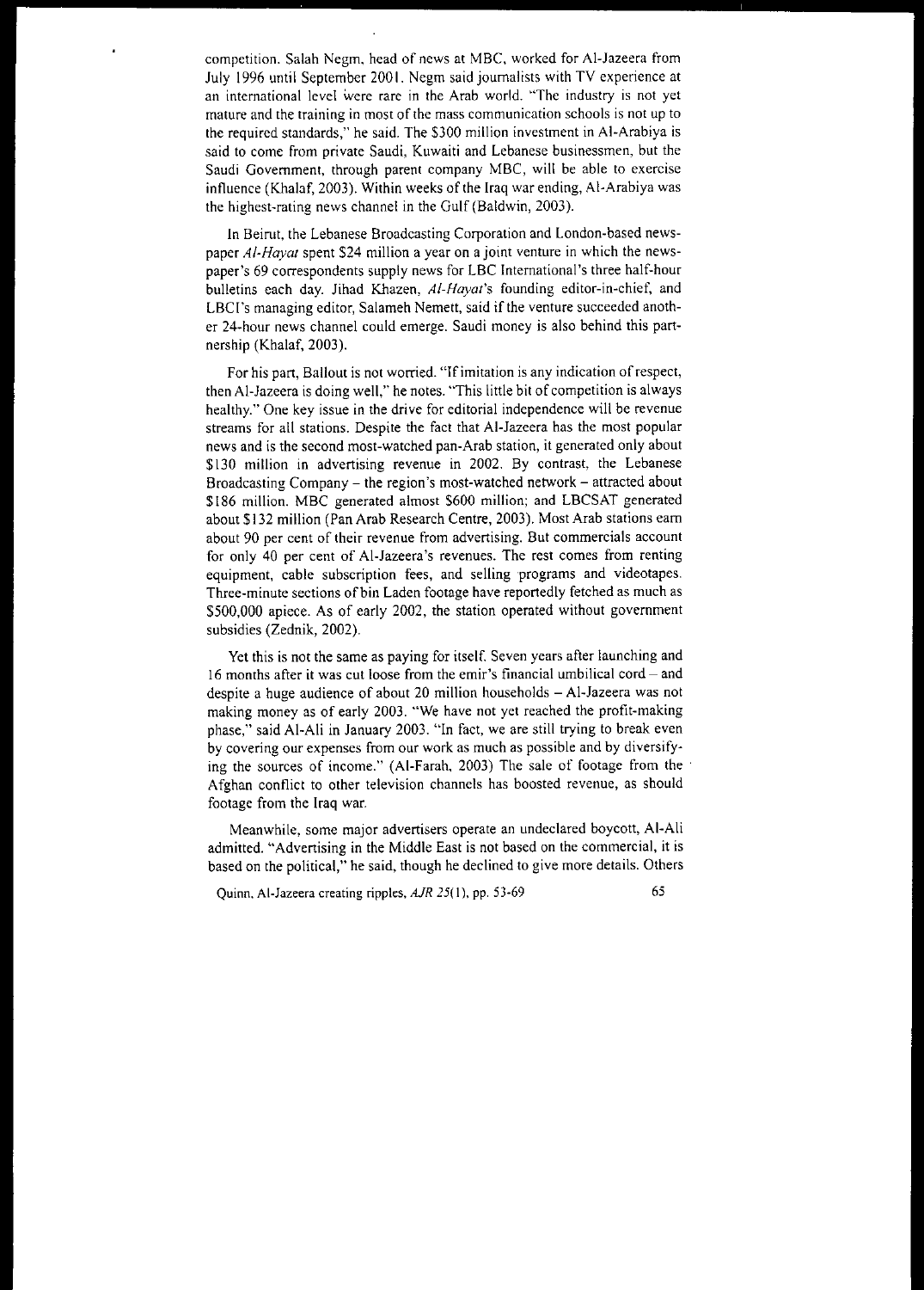**blame Saudi influence and moves by the** Gulf Co-operation **Council against the** channel (Whitaker. 2003. p. 2). In an interview early in 2000. Al-Ali said the **channel needed to change the mentality of the businessman in the region.**

Usually when you have a large audience, all the advertising **companies come to you. Here, all the advertising businesses are** impacted by political considerations; they think about the political side rather than business side. I think this will change. just like the freedom of the press has changed on the editorial side. (quoted in Schleifer, 2000)

Regional and multinational companies tend to avoid ruffling the feathers of host governments, so they also have not bought advertising. AI-Ali admitted that Saudi Arabian companies had tried to influence Al-Jazeem's coverage by cutting advertising budgets for the station or threatening to do so. The tactic had had no effect, he said. "We would lose our credibility with the audience." Pepsico and General Electric cancelled advertising campaigns worth a combined \$6 million in 2001, Al-Ali said (Zednik, 2002). Some marketing people have suggested taking advantage of the Al-Jazeera brand, probably one of the most valuable in the Middle East. A tobacco company wanted to use the channel to sell AI-Jazeem cigarettes, but that idea was dropped. Branded sunglasses might be a safer option, marketing staff suggested (Whitaker, 2003, p. 2).

AI-Jazeera still has big plans, despite cash shortfalls. On March 16, 2003 it announced that an English-language Website would launch that month, two years after launch of aljazeera.net. The new site debuted 10 days later, presumably hastened by the need to cover the Iraq war (see http://english.aljazeera.net), but hackers brought it down within days. Al-Jazeem also announced it would be broadcasting in English early in 2004. It **remains to be seen whether the latter occurs; because other broadcast plans** announced years earlier have failed to materialise. Late in 2001, AI-Ali announced plans to launch new Arabic-language networks, including a busi**ness news channel in cooperation with CNBe and a documentary channel** along the lines of National Geographic or Discovery. The CNBC deal eventually went to a Dubai syndicate (Nair, 2003). In January 2003, A1-Ali repeated the plan to establish an Ambic-language documentary channel by the end of that year, along with opening bureaus in Jakarta and Kuala Lumpur (Al-Famh, 2003). The channel has signed an agreement with the BBC to set up a training **centre,** because AI-AIi appreciates the importance of training. To stay at the top, he said, "we have to keep up with the latest in the technological and technical fields and mise the efficiency of the technicians and employees".

## **Conclusion**

Despite the number of pretenders, AI-Jazeera intends to stay at the top. It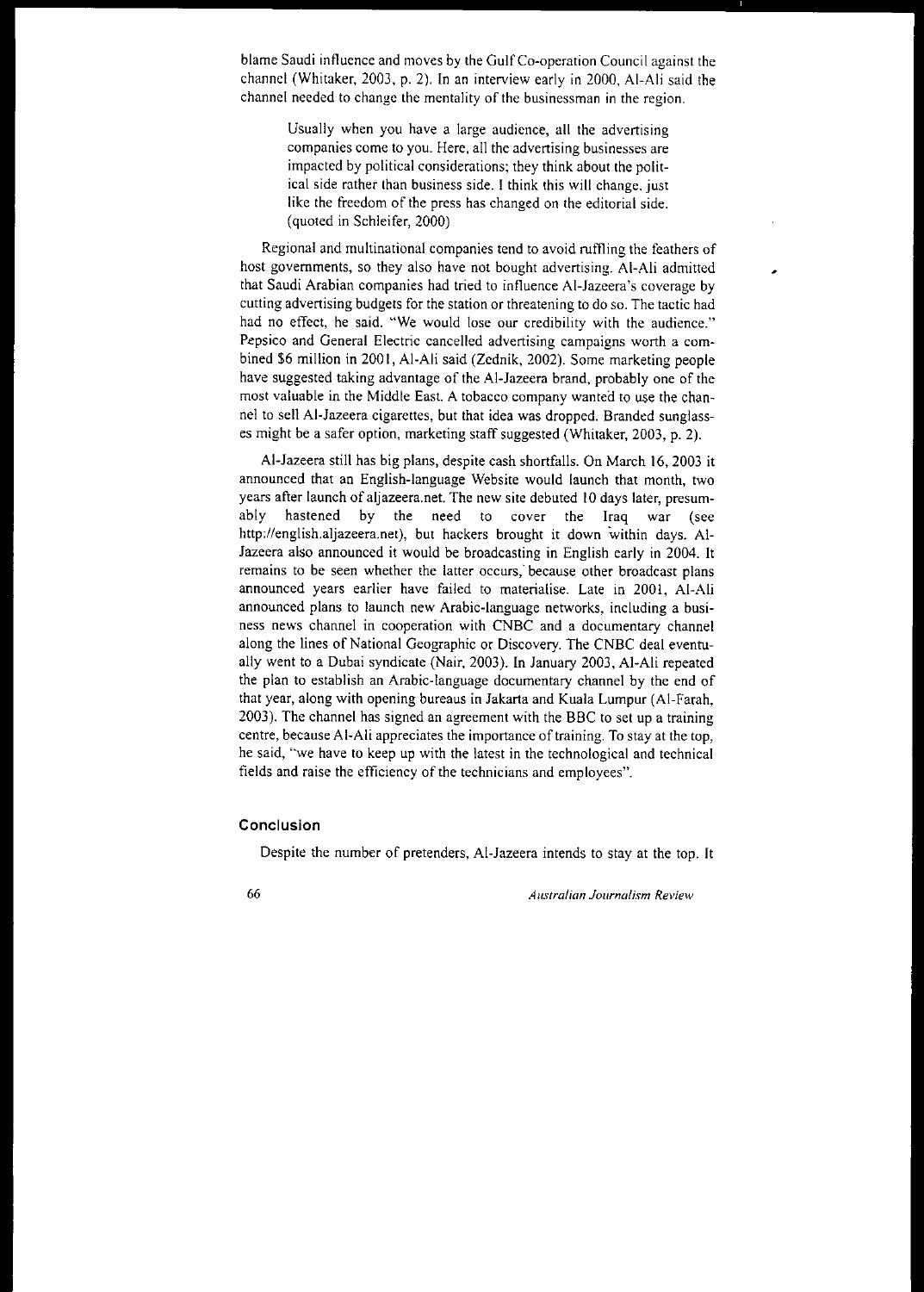**has the advantage of a good reputation among Arab viewers, the** bene tit **of** being the tirst 24-hour news and talk station in the Arab world, and dedicated and well-trained staff. The major issue will be its ability to pay for itself and to keep key people. Despite having a smaller staff budget compared with CNN **and BBC World, broadcasting remains an expensive business. Small staff num**bers mean that reporters work long hours, and it may prove difficult to retain staff long-term if they are tired, and if richer channels come by with cheque books open.

**Regardless** of whether **reviewers have been negative or positive, it is safe to** say AI-Jazeera has attracted great attention, putting tiny Qatar with its population of perhaps 600,000 on the world map. And, while some critics object to the "how" and the "what" that the station puts on air, those who work at AI-Jazeera **believe in their mission. "The journalist always makes a difference. From a** basic reporter up to the editor in chief, everyone makes a difference. We feel that we are making a difference, especially in view of how the traditional Arab media has been for the past four or five decades," said Ballout. Al-Jazeera and its staff, he believes, are a breath of fresh air. They are happy to be creating ripples in the stagnant pond of Arabic broadcasting.

### **References**

Ajami, F. (2001, November 18). What the Muslim world is watching. *New York Times magazine.*

AI-Farah, M. K. (2003, February I). AI-Jazeera TV head views factors behind channel's success (translated from Arabic). *AI-Dustur.*

AI-Jazeera unmasked: An Arab propaganda machine in the guise of real journalism. (2001, October 14). *Daily News.*

Badran, B. (2003, March 26). Interview.

Baldwin, N. (2003, May 19). Interview.

Ballout, J A. (2003, March 16). Interview.

Campagna, J. (200 I, October). Between two worlds: Qatar's AI-Jazeera satel**lite channel faces conflicting expectations. Committee to Protect Journalists. Retrieved from**

http://www.cpj.org/Briefings/2001/aljazeera\_octO\/aljazeera\_octOI.htm!.

Curtiss, R. (1998, May-June). Being there: Spring \998 in the Persian!Arabian Gulf. *The Washington Post. Report on Middle East Affairs.* Retrieved from http://www.washington-report.org/backissues/0598/9805017.html.

**Ouinn, Al-Jazeera creating ripples.** *AJR* **25( 1). pp. 53-69** 67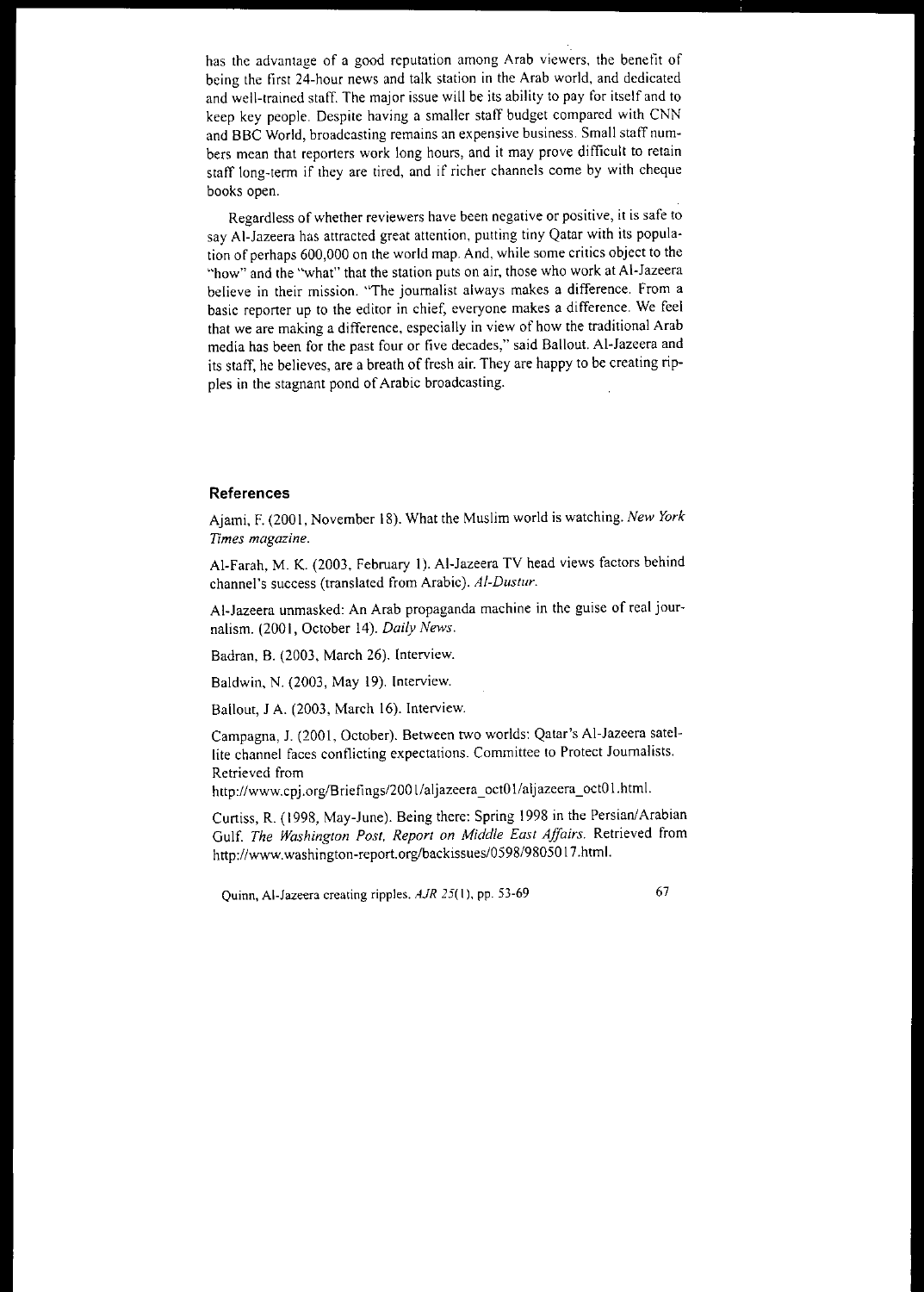Deans, J. (2003, March 27). AI-Jazeera critics accused of double standards. *The Guardian* **Media. Retrieved from** http://media.guardian.co.uk/broadcast/story/0,7493,923849,00.html.

Editorial (2003, March 30). *New York Times.*

El Deeb, S. (2003, March 27). AI Jazeera says it has duty to show world casualties from both sides. Associated Press. Retrieved from http://www.ap.org.

Friedman, T. (200 I, February 27). Glasnost in the Gulf. *New York Times.*

Interview with author (anonymity requested). (2002, June 11). Conducted in Doha, Qatar.

Janardhan, N. (2002, August 15). AI-Jazeera: Qatar's secret weapon? *Asia Times* **online. Retrieved from**

http://www.atimes.com/atimes/Middle\_East/DH15Ak01.html.

Jayyusi, L. (2003, March 30). Email interview.

Jazeera welcomes US plan for Arabic station. (2003, February 6). *The Peninsula.*

Khalaf, R. (2003, February 2). Arab TV gears up for fight on home front. *Financial TImes.*

Khatib, D. (2003, March 16). Interview.

Nair, M. (2003, May 18). CNBC Arabiya set for launch from DMC. Gulf News.

Pan Arab Research Centre. (2003). Retrieved from http://www.arabiandemographics.com.

Personal communication (anonymity requested). (2003, March 29).

Schleifer, A. (2000, Fall/Winter). A dialogue with Mohammed Jasim Al-Ali, **managing director, AI-Jazeera.** *Transnational Broadcasting Studies, 5.* Retrieved from http://www.tbsjournal.com/Archives/Fall00/al-Ali.htm.

Staff reporter. (2002, October 10). Call to ban AI-Jazeera in Gulf states. *Gulf News,* 1.

Sullivan, S. (2001, Fall/Winter). The courting of Al-Jazeera. *Transnational Broadcasting Studies,* **7. Retrieved from**

http://www.tbsjournal.com/Archives/Fall01/Jazeera\_sjs.html.

Transcript of interview with Sheikh Ham-ad bin Thamer AI-Thani, chairman of the board ofAI-lazeera. (200 Ib, FalllWinter). *Transnational Broadcasting 51l1dies Journal,* **7. Retrieved from**

http://www.tbsjournal.com/Archives/Fall01/Jazeera\_chairman.html.

Whitaker, B. (2003, February 7). AI-Jazeera: Battle station. *The Guardian.* Media, 1-2.

Zednik, R. (2002, February). Inside AI-Jazeera. *Columbia Journalism Review.* Retrieved from http://www.cjr.org/year/02/2/zednik.asp.